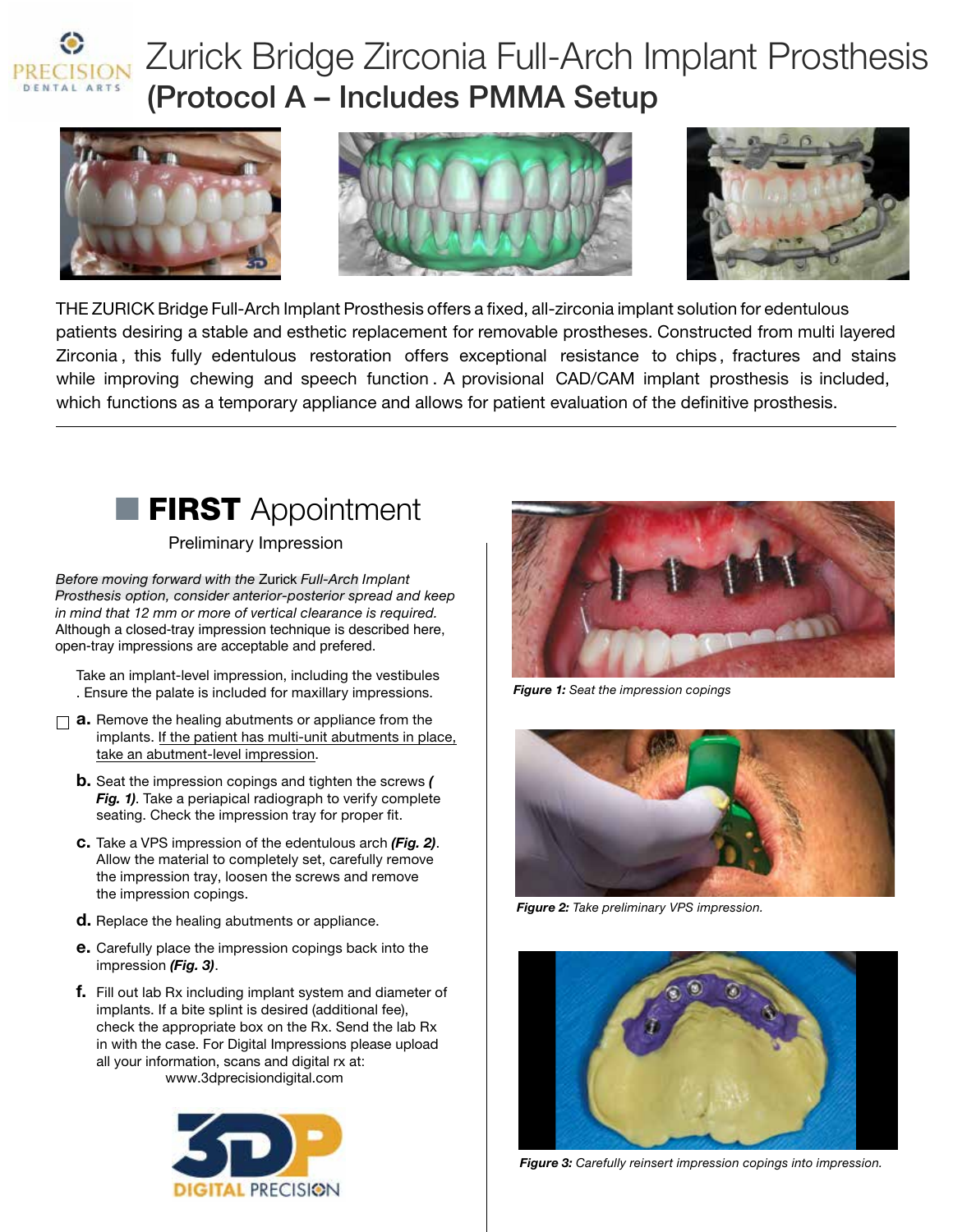## **SECOND** Appointment

Jaw Relation Records, Verification-Jig and Shade

*You will receive from Precision Dental Arts, a bite block with screw-retained temporary cylinders (Fig. 4)*

- $\Box$  Remove the healing abutments or appliance from the implants.
- □ Seat the bite block and gently tighten the screws by hand *(Fig.* 5).
- $\Box$  With the patient sitting up, use conventional denture
- technique to achieve accurate jaw relation records *(Fig. 6)*.
- $\Box$  Unscrew the cylinder screws and remove the bite block.
- $\Box$  Replace the healing abutments or appliance.
- $\Box$  Take an impression of the opposing dentition and an impression of current denture for study model. The study model of the patient's existing denture can be used as a reference regarding the size and shape of the new teeth.
- $\Box$  Select the shade and communicate the prefered shape of the teeth; select the gingival shade.
- $\Box$  Return the entire case to Precision, including the working model, bite block, bite registration, opposing impression and shade selection.

*Note: The final restorative option is determined following the Second Appointment, after your bite block has been received. At this point, Precision Dental Arts may determine that multi-unit abutments are required to correct implant angulation, accommodate screw access holes that are too far to the facial, or connect the prosthesis to implants that are more than 2 mm subgingival. In these cases, the lab will contact the doctor to provide information concerning treatment options and pricing.*

 Ensure that you take phtographs with the patient wearing the appointment as the PMMA Prototype Try-In. See Figure 7 occlusal rim. This will greatly improve the succes of the next



*Figure 4: Bite block with temporary cylinders.*



*Figure 5: Seat the bite block.*



*Figure 6: Record the jaw relationship.*



Figure 7: Occlusal Rim Photo Series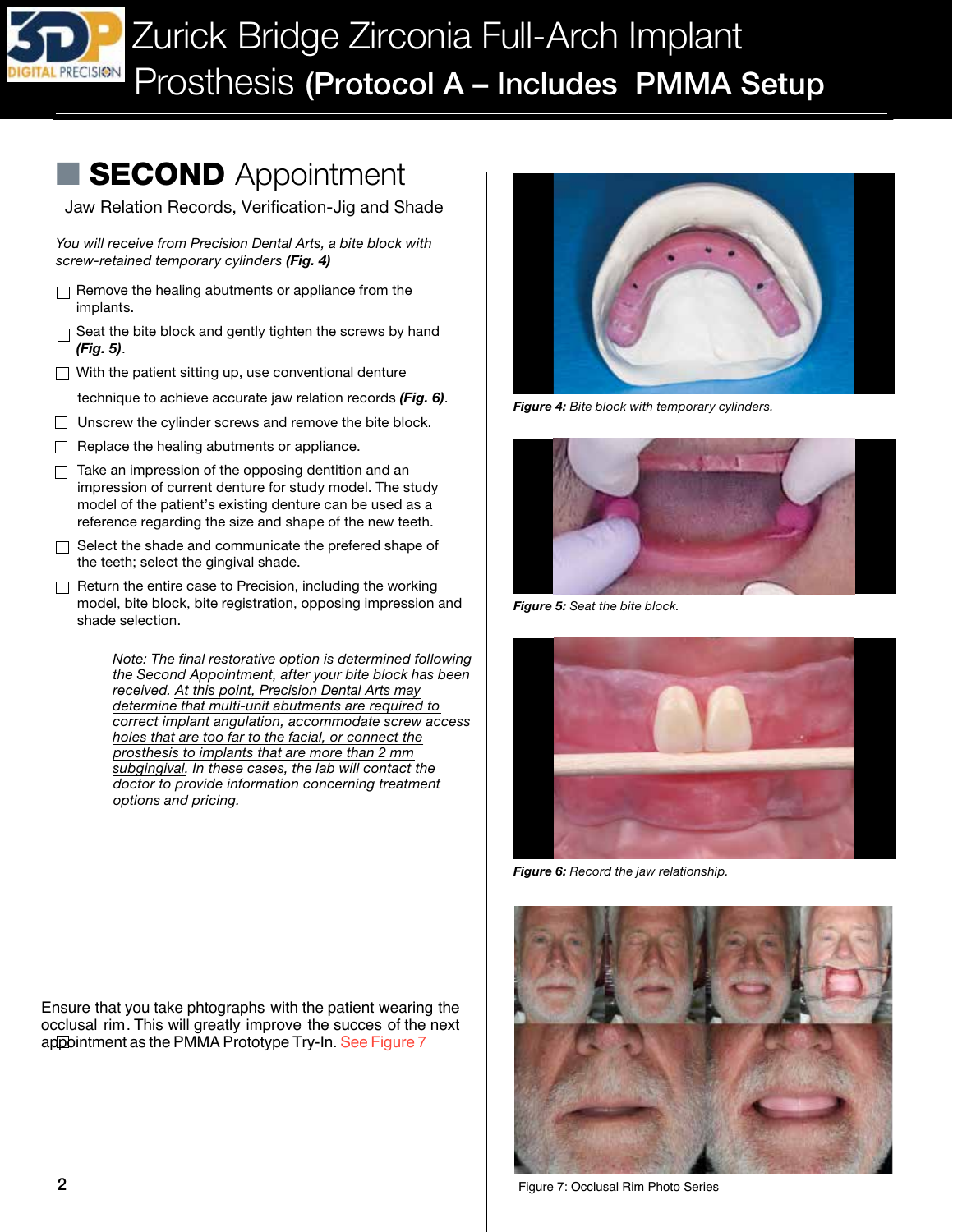

#### *Verification Jig*

 *with an implant verification jig that has been sectioned and an accurate final impression. To ensure a passive fit of your restoration, it is vital to obtain an accurate final impression. A custom tray is provided along numbered on a working model. Each acrylic section contains a titanium cylinder. This procedure should be followed to ensure*

Seat each section of the jig onto the appropriate implant or multi-unit abutment and tighten the guide pin *(Fig. 10)*.

**a.** The sections should not be in contact. If necessary, remove one section, minimally trim it with a disc, and reseat it. Each section should have a gap about the thickness of a credit card. Visually verify gaps before luting.

Lute the sections together with a suitable material (e.g., Triad® DuaLine® – DENTSPLY; Pattern Resin™ – GC America

Zapit® – Dental Ventures of America or ADDS-IT Diversied Dental Systems) *(Fig. 11)*.

- a. Allow the material to flow through and completely around the gaps *(Fig. 12)*.
- **b.** Ensure the material is completely cured.

*Optional* – If desired, the clinician can test the passivity of the jig with a one-screw test. Tighten a single guide pin into one of the distal cylinders. No lifting of the jig should occur. Check for a passive fit by visibly inspecting completely around each cylinder for complete seating. This process can be repeated for each implant.

- **a.** If any section has a cylinder-implant interface that is subgingival, a periapical radiograph should be taken to verify complete seating.
- **b.** If any cylinder is not completely seated, the jig must be sectioned in that area, reluted and rechecked until a passive fit is obtained.

#### *Final Impression*

*Check the custom impression tray for proper fit, ensuring no contact with the jig or cylinders (Fig. 13)*.

Using a medium body VPS material, take the final impression with an open-tray technique.



*Figure 10: Implant verification jig seated.*



Figure 11: Luting sections of the implant verification jig



Figure 12: Implant verification jig luted together

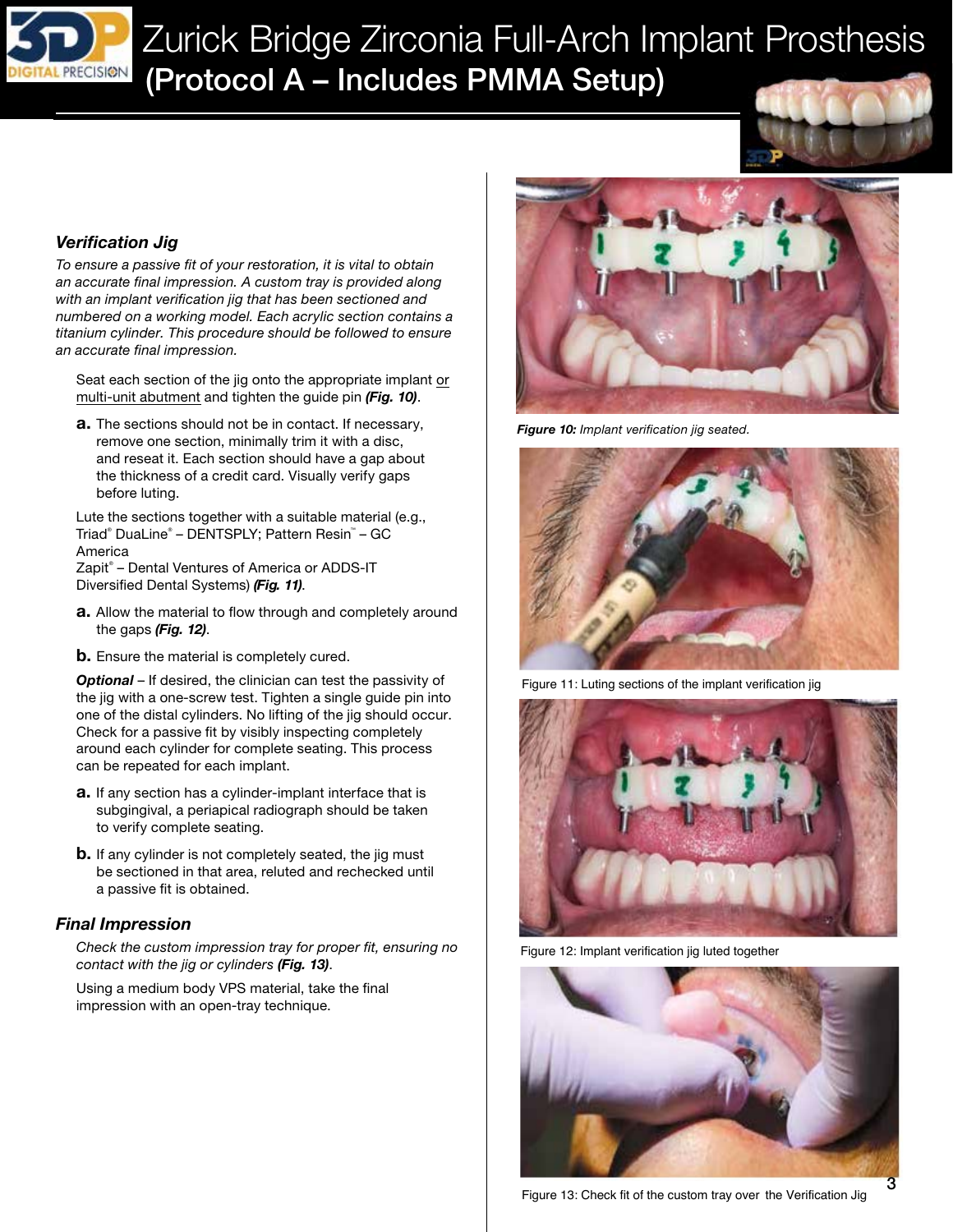

## Zurick Bridge Zirconia Full-Arch Implant Prosthesis (Protocol A – Includes PMMA Setup)

*.*

*.*

- a. Inject VPS impression material under and around the jig to capture the ridge and all anatomical landmarks as for a full denture including full vestibular extensions *(Fig. 14)*. Capture the complete palate for maxillary cases.
- **b.** Completely fill the impression tray. Seat the filled impression tray, ensuring the heads of the guide pins are exposed through the tray *(Fig. 15)*.
- c. Once the material has set, remove guide pins and then remove the impression.

*Note: the verification jig is picked up in the impression. Inspect the impression for the required detail.*

Replace the healing abutments or appliance. If multiunit abutments were supplied by Precision, leave them in place if possible.

Send in entire case, including the wax setup, the working cast and opposing model, the final impression containing the implant verification jig and guide pins, and lab Rx with reset instructions (if necessary).

■ Third Appointment

#### Delivery of Provisional PMMA Implant Prosthesis

 *to final fabrication. A trial period of one to four weeks is You will receive from Precision the provisional CAD/ CAM implant prosthesis. The provisional prosthesis serves as a temporary appliance and allows the patient a trial period to evaluate the prosthesis definitive prior recommended.*

Remove the healing abutments or appliance.

Seat the provisional prosthesis on the implants or multi - unit abutments.

Hand tighten the prosthetic screws, alternating from one side to the other.

Tighten the screws to the appropriate torque per manufacturer instructions *(Fig. 16)*. Wait approximately 5 minutes and retorque the screws.

Confirm the occlusion. Make adjustments as necessary.



Figure 14: Inject impression material under the implant verification jig



Figure 15: Seat the filled impression tray



Figure 16: Occlusal view of provisional prosthesis in place and tightening the prosthetic screws to the appropriate torque.

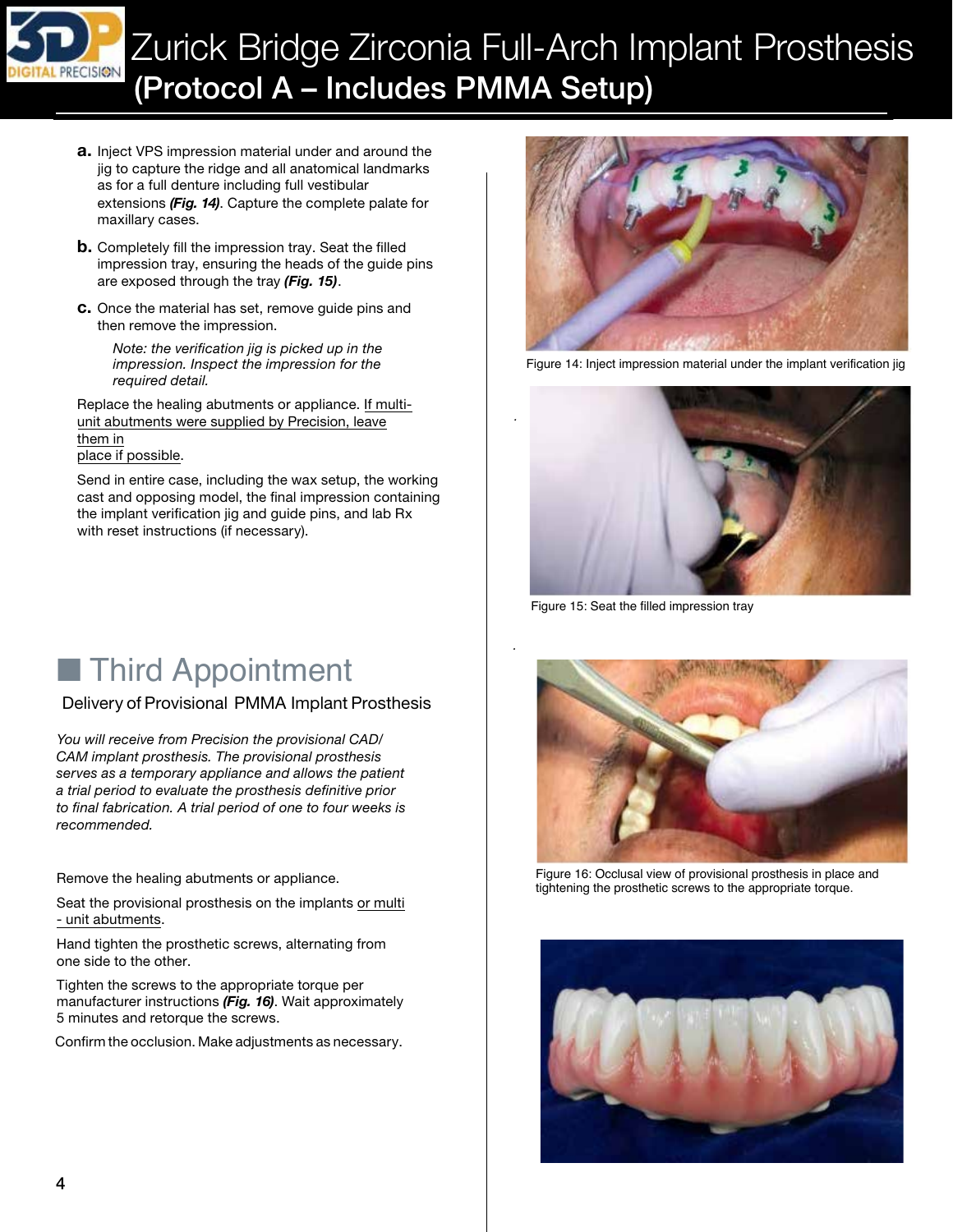

Zurick Bridge Zirconia Full-Arch Implant Prosthesis (Protocol <sup>A</sup> – Includes PMMA Setup)

 $\Box$  Place a small amount of cotton in the screw access holes and fill with light cure composite or acrylic to prevent bacteria build-up *(Fig. 17)*. You may also use PVS to fill access holes.

 $\Box$  When the patient is ready for the final prosthesis, return the master cast and opposing model. If any adjustments were made to the provisional CAD/CAM implant prosthesis , return the provisional appliance and list the adjustments on the prescription. Check the appropriate box on the Rx if a bite splint is desired but has not yet been prescribed.

Please note that you may request our Dual Protype Technique. With this technique Precision will provide a PMMA Protoype along with a Printed Prototype. You will need execute any occlusal adjustments and any other modifications to both Prototypes, however, you may return the Printed Prototype and Keep the patient in the milled PMMA while the final Prosthesis is being fabricated.

An Additional cost of \$109 will be added to your case for this technique.

*Notes: (1) If adjustments are required, the final restoration cannot be fabricated until the provisional has been returned. (2) Due to the potential of a bite discrepancy caused by occlusal wear, provisionals worn by the patient longer than four weeks must be returned and may incur a redesign fee.*

*\*\*\*Please photgraph the patient wearing the adjusted PMMA. Use our recommended Photo Views as a guide. See image as a guide.*

### **FOURTH** Appointment

Delivery of Final Prosthesis

*You will receive from Precision Dental Arts the final prosthesis. If prescribed, you will also receive a bite splint.*

Remove the healing abutments or appliance.

Seat the final prosthesis on the implants or multi-unit abutments.

Hand tighten the prosthetic screws, alternating from one side to the other.

Tighten the screws to the appropriate torque per manufacturer instructions. Wait approximately 5 minutes and retorque the screws *(Fig. 18)*.

Confirm the occlusion (Fig. 19). Make adjustments as necessary.

Place a small amount of cotton in the screw access holes and fill with light cure composite or acrylic to prevent bacteria build -up *(Fig. 20)*.

*Note: Tooth-colored composite or acrylic should be used for access holes in the teeth, while pink composite or acrylic should be used for access holes in the prosthesis base.*



*Figure 17: Occlusal view of provisional prosthesis in place*



Printed Prototype for Dual Prototype Technique







*Figure 18: Deliver final prosthesis*

5 Visit us at www.precision-dental-arts.com or contact us at 800-574-0721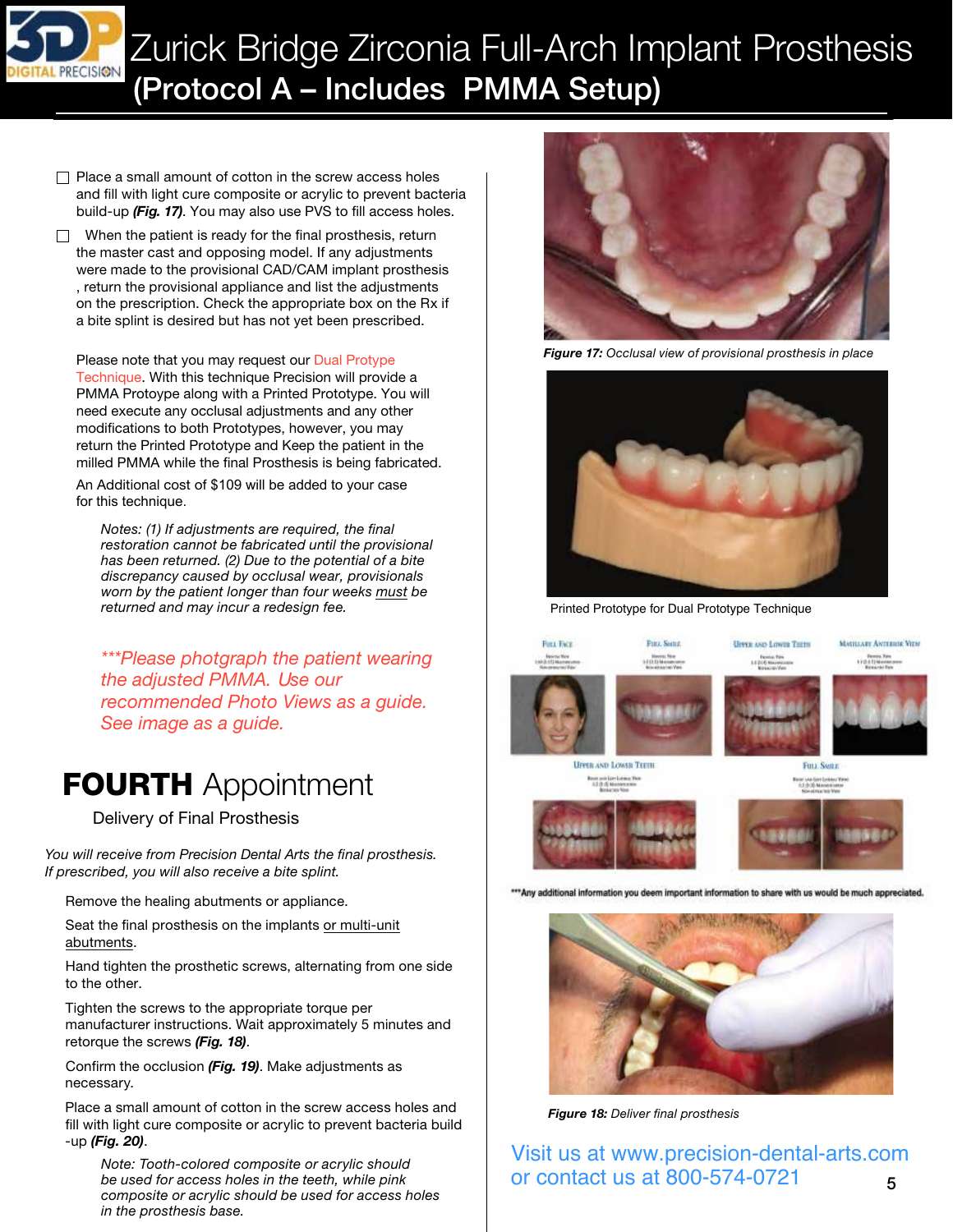

Zurick Bridge Zirconia Full-Arch Implant Prosthesis (Protocol A – Includes PMMA Setup)



Follow-Up Check

- □ Check occlusion.
- $\Box$  Review oral hygiene instructions.
- $\Box$  Set recall schedule.

### **MAINTENANCE** Appointments

How to Maintain Final Prosthesis

- $\Box$  Six-month hygiene appointment
	- a. Perform prophylaxis under the prosthesis.
- Twelve-month (annual) hygiene appointment
	- **a.** Remove prosthesis for thorough cleaning.
	- **b.** If prosthesis screws are damaged or show signs of stripping, screws should be replaced.



*Figure 19: Confirm occlusion.*



*Figure 20: Occlusal view of the final prosthesis in place following sealing of the screw access holes.*